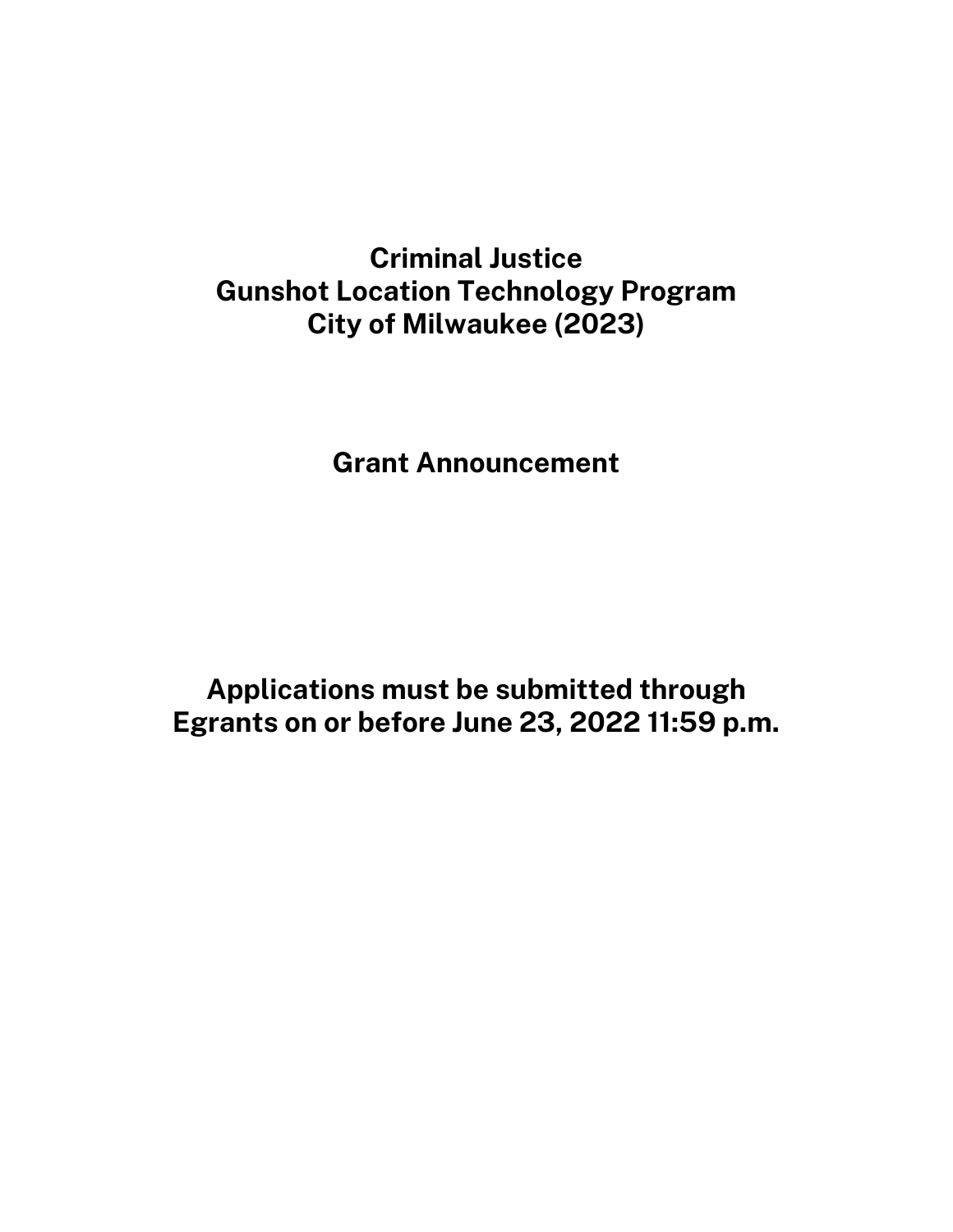#### **Grant Announcement Summary**

**Program Area:** Criminal Justice

**Grant Title:** Gunshot Location Technology Program-City of Milwaukee (2023)

**Description:** This fund announcement will provide a grant to the Milwaukee Police Department for \$175,000 to support deployment of the Gunshot Location Technology Program in the City of Milwaukee.

#### **Opportunity Category:** Non-Competitive

#### **Important Dates:**

Application Due Date: June 23, 2022 Project Start Date: August 1, 2022 Project End Date: June 30, 2023

**Reporting Requirements:** If awarded a grant, your agency will be responsible for completing the following reports in order to receive reimbursement.

- A Program Report must be submitted in Egrants annually.
- Financial Reports must be submitted in Egrants quarterly.

**Anticipated Funding Amount:** \$175,000 will be awarded to the Milwaukee Police Department.

**Match/Cost Sharing Requirement:** There is no match required under this program.

**Eligibility:** Only the City of Milwaukee is eligible to apply as it was identified in 2021 Wisconsin Act 58 as a recipient of funds for this purpose.

#### **Eligible Expenses:**

**Funding may be used for Consultants/Contractual.**

**Requirements for Federally Funded Grants:**

#### **System for Award Management (SAM) Registration:**

**CAGE Code Number:** All applicants must be registered on the SAM (formerly Central Contractor Registration/CCR) database. This is the repository for standard information about federal financial assistance applicants, recipients, and sub recipients. If you had an active CCR, you have an active record in SAM. Applicants must update or renew their SAM registration on an annual basis. Information to update your entity records can be accessed at [https://sam.gov/SAM/.](https://sam.gov/SAM/)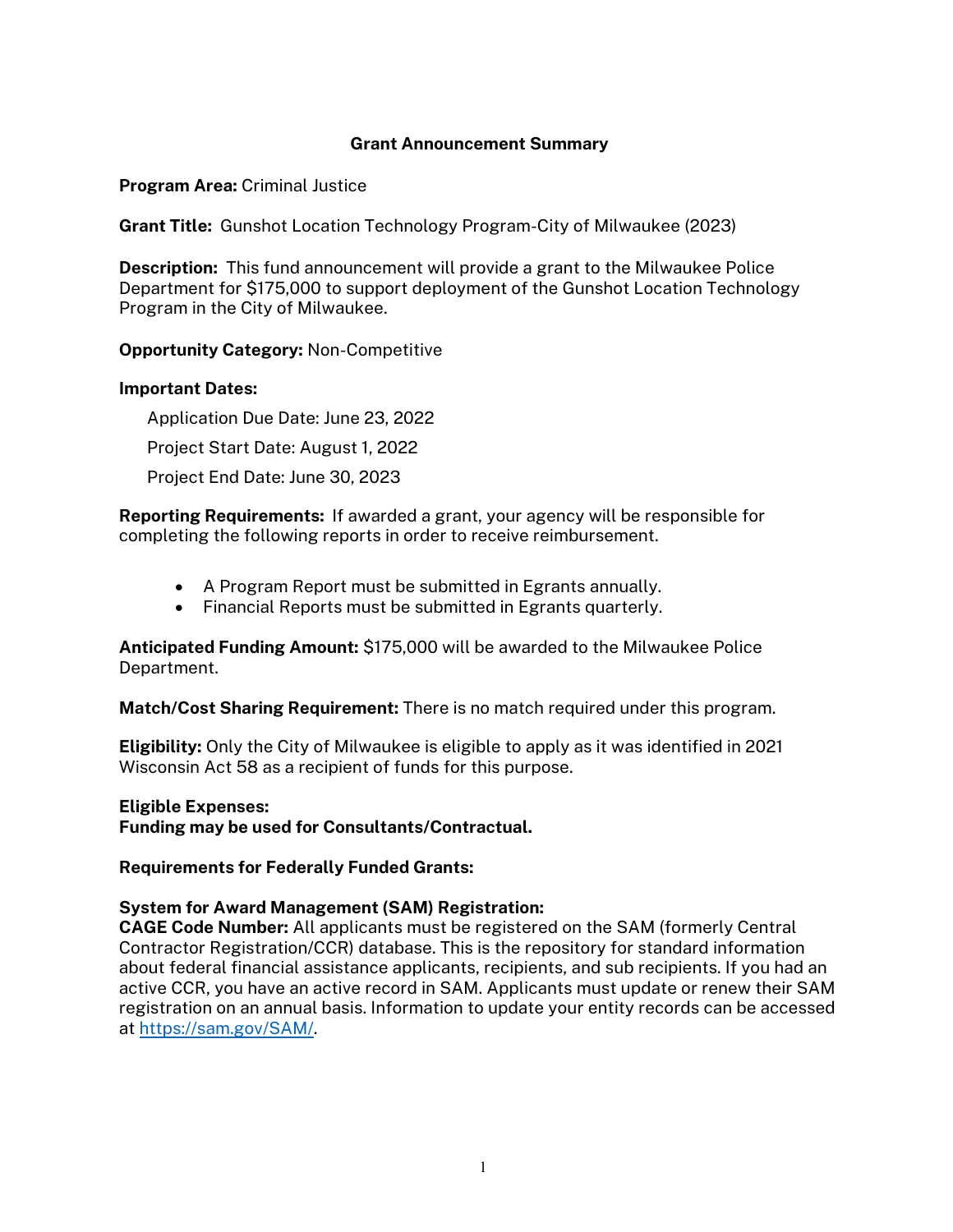## **Unique Entity Identifier (UEI)**

# **The unique entity identifier used in SAM.gov has changed.**

On **April 4, 2022**, the unique entity identifier used across the federal government changed from the DUNS Number to the Unique Entity ID (generated by SAM.gov).

- The Unique Entity ID is a 12-character alphanumeric ID assigned to an entity by SAM.gov.
- As part of this transition, the DUNS Number has been removed from SAM.gov.
- Entity registration, searching, and data entry in SAM.gov now require use of the new Unique Entity ID.
- Existing registered entities can find their Unique Entity ID by following the steps [here.](https://www.fsd.gov/gsafsd_sp?id=kb_article_view&sysparm_article=KB0041254)
- New entities can get their Unique Entity ID at SAM.gov and, if required, complete an entity registration.

#### **DOJ cannot award funds until an agency has an active registration in SAM and is eligible to receive federal funds.**

## **All expenses must be new and cannot replace existing state or local government**

**funding.** Substitution of existing funds with federal grants (supplanting) will be the subject of monitoring and audit. Violations may result in a range of penalties, including suspension of current and future funds under this program, suspension or debarment from federal grants, repayment of monies provided under a grant, and civil and/or criminal penalties.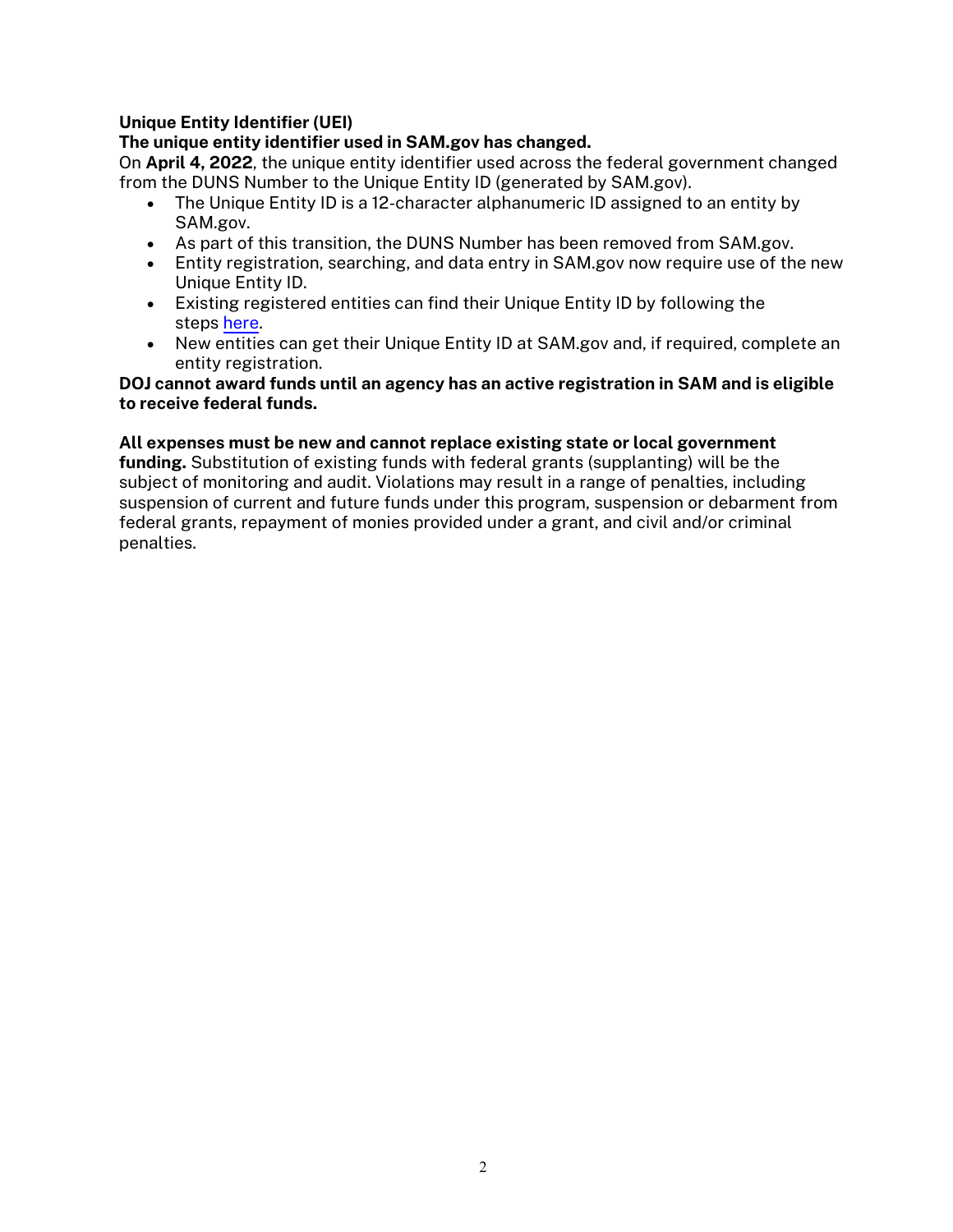#### **Gunshot Location Technology Program – City of Milwaukee (2023)**

The Wisconsin Department of Justice (DOJ) through its Bureau of Justice Programs (BJP) provides financial and technical assistance to public safety and criminal justice agencies throughout the state. As the state administering agency (SAA) for state and federal juvenile and criminal justice programs DOJ is responsible for establishing funding priorities, developing application criteria, awarding and disseminating grants, and assessing project achievements. This grant announcement provides information about a specific grant opportunity and instructions to help those eligible apply for a share of the available funds.

#### **Program Description**

Through this grant announcement, DOJ is seeking an application from the Milwaukee Police Department for a project to support the Gunshot Location Technology Program.

#### **Submit Applications Using Egrants**

Applications must be submitted through the Egrants online grants management system. If you have never used Egrants before, the Project Director and Financial Officer listed on the grant application will need to register for their unique login credentials to access the system. To register online, go t[o http://register.wisconsin.gov/AccountManagement/](http://register.wisconsin.gov/AccountManagement/) and complete the 'self-registration' process. On the account registration site, you will have a choice between the DOJ [Egrants](https://egrants.doj.state.wi.us/EGMIS.WEBUI/) and WEM EGrants. Please take care to select [DOJ](https://egrants.doj.state.wi.us/EGMIS.WEBUI/)  [Egrants](https://egrants.doj.state.wi.us/EGMIS.WEBUI/) during this process.

Authorization to access Egrants can take several days depending on registration activity.

For questions relating to Egrants registration contact the program/policy contact listed on this announcement, or the DOJ help desk. The helpdesk hours are Monday-Friday 8am-4:30pm if you need assistance. (Please note: If you register outside of these hours, access may not be approved until the next business day.) Once your Egrants access has been approved, you may begin your online grant application.

An Egrants System User Guide is posted on the [DOJ website.](https://egrants.doj.state.wi.us/egmis/login.aspx) If you have any problems using Egrants, please contact our help desk at [Egrants@doj.state.wi.us](mailto:Egrants@doj.state.wi.us) or call us at (608) 267-9068 or toll free at (888) 894-6607 during business hours.

#### **Application Components**

Through Egrants, you will provide DOJ with detailed information about your project that will be used to make a funding decision. Questions on what is expected in each section can be directed to Donna Hahn at (608) 400-1007 or at [hahndg@doj.state.wi.us.](mailto:hahndg@doj.state.wi.us)

#### **Please note: Attachments should only be included in this grant application where specifically requested in section instructions.**

#### **1. Main Summary**

This page asks for information about your agency and the individuals responsible for the application and grant award. There are many required fields on this page so if you encounter problems, please check online help by clicking the floating HELP button.

Please note: When identifying individuals involved in this grant, each responsible individual in this grant must be a different person.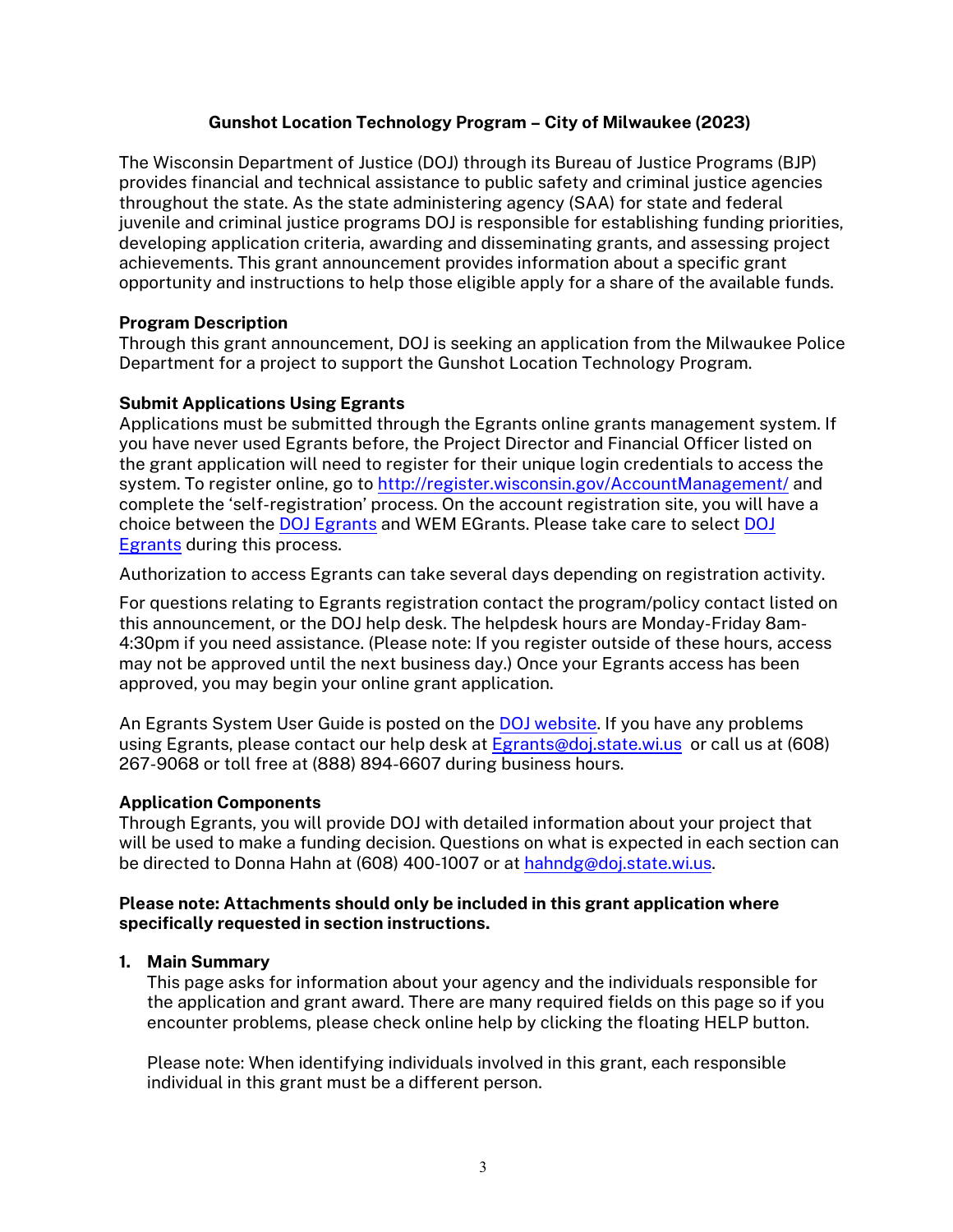- The Signatory is the highest elected official in municipality/government entity/organization. (For example, in a city it is the mayor, for counties it is the county executive or county board chair, and for non-profit agencies it is the executive director.)
- The Financial Officer is the individual at the applicant agency who is responsible for financial activities in your organization.
- The Project Director is an individual at the applicant agency who will oversee project operations.
- An Alternate Contact may be added to the application. This person is one that can and should access the application to complete required tasks such as modifications and reports, in the absence of the Project Director. This person should have knowledge of the project and authority to speak on behalf of the organization in the absence of the Project Director. If possible, we encourage the Project Director to list an alternate on the grant.

In the "Brief Project Description" text box, please describe your project in 150 words or less. A suggested format is included for your convenience:

"Funds will be used by the (your agency name and others involved in the project) to (describe what funds will be used for and who will be involved). The (what - equipment, training, project, pilot, etc.) will (describe the specific goals you hope to achieve – how will the project or equipment improve safety in Wisconsin?) [If appropriate, add which area(s) of the state will benefit.]"

Responses to this section will be used on the DOJ website, cited in DOJ reports and could be mentioned in press releases. Plain language that clearly describes the intent of the project is most effective.

#### **2. Approval Checklist**

Answer Yes or No to each question.

#### **3. Performance Measures**

Please open this section and change the page status to Complete; then SAVE the page. Performance Measures will be identified and collected during post-award reporting rather than through this funding application process).

#### **4. Budget Detail**

Complete a project budget using the following categories. For each category used, enter a justification that describes how the items in that category will be used during the course of the grant period. **It is important that you include specific details in the justification field for each budget line, including cost computation.** 

Consultants/Contractual: Provide costs associated with individuals or entities providing services through a contractual arrangement. With the exception of a few justified sole source situations, contracts should be awarded via competitive processes. Attach detailed information to support the total cost of each contract. For each consultant enter the name, if known; service to be provided; hourly or daily fee (8-hour day); and estimated time on the project. Consultant fees in excess of \$650 per 8-hour day require additional justification (contact DOJ). List all expenses to be paid from the grant to the individual consultant in addition to their fees (e.g., travel, lodging, meals, etc.). Show the basis of computation for each service requested. Within 30 days of grant award date, a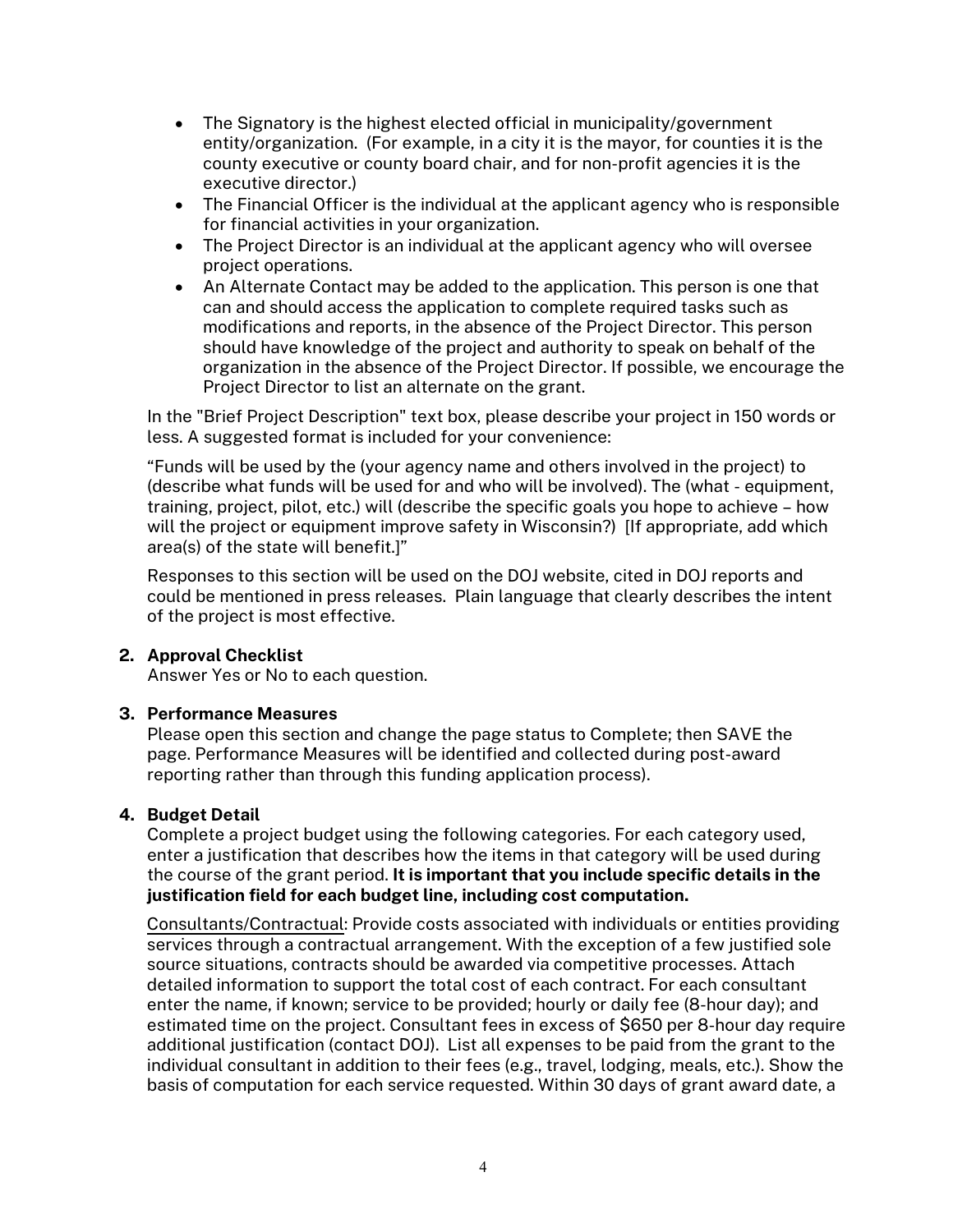signed contract must be received by DOJ. No fund reimbursements will be made prior to receipt of the contract.

#### **5. Budget Narrative**

Please describe how your budget relates to the overall program/project strategy or implementation plan.

## **6. Project Narrative**

Describe your program or project in detail, including what objectives would be accomplished. Include appropriate statistics, if applicable. Describe how your department staff will use or otherwise put in place this project or program. Relate any potential benefits including cost savings, decrease in crime activity, or other relevant details.

## **7. Required Attachments**

Please attach the following documents to your application in this section:

• Map of service area

If the documents are not available at the time of application, you will be required to upload the documents into the Monitoring section of Egrants under the Project Document Attachment section. Submission of documents is required prior to reimbursement.

## **Application Review and Award Criteria**

All applications must be submitted on or before 11:59 pm on the deadline and will be screened for completeness and compliance with the instructions provided in this announcement. DOJ staff will review applications to ensure consistency with the grant announcement goals and objectives.

#### **Award Information**

Upon application approval, the applicant agency's project director will receive signed grant award documents within approximately 30 days via email. The grant award documents will explain the total funding amount, approved budget by category, performance period, and fiscal and program reporting requirements and deadlines. Grant expenditures will be reimbursed when signed award documents have been received by DOJ, spending and grant activity is documented in proper reports and reimbursement requests are submitted to DOJ.

## **Post-Award Special Conditions/Reporting Requirements**

If you are awarded funds under this announcement, you will be required to provide regular progress reports. The schedule for your reports will be included in your grant award materials.

Please review all of your grant award special conditions and Egrants reporting requirements when you receive the Grant Award documents. Your grant award will be subject to general terms and conditions as well as the following special conditions (and any others noted on your award documents).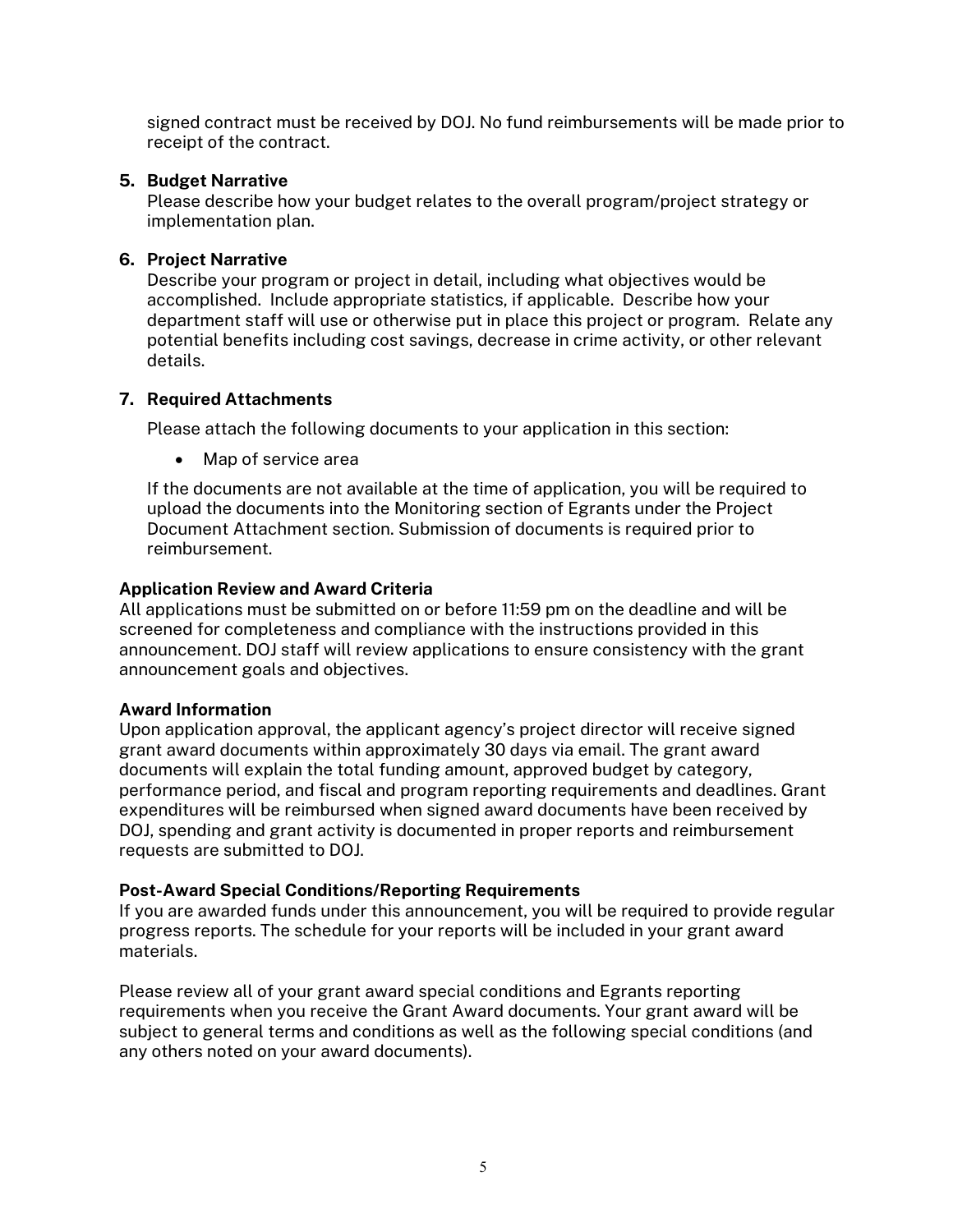## Standard Special Conditions

- 1. Grant recipients are advised that DOJ will monitor grants to ensure that funds are expended for appropriate purposes and that recipients are complying with state and federal requirements as described in the grant award contract. This includes timely completion of progress and financial reports, active efforts to achieve and measure stated goals and objectives, appropriate documentation of activities and outcomes, ongoing submission of participant data, and adherence to any conditions included in the grant award.
- 2. All awards are subject to the availability of appropriated funds and to any modifications or additional requirements that may be imposed by law.
- 3. The DOJ reserves the right to withhold grant payments if the grant recipient is delinquent paying any obligation to DOJ such as background check fees, etc. Refusal to provide information requested by DOJ may impact the payment of current or approval of future grant funds.
- 4. Please be advised that a hold may also be placed on any current or future application or grant payment if it is deemed that an agency is not in good standing on any DOJ grants or other reporting requirements, has other grants compliance issues (including being out of compliance with special conditions) that would make the applicant agency ineligible to receive future DOJ funding, failure to make progress in obtaining project goals and objectives, and/or is not cooperating with an ongoing DOJ grant review or audit.
- 5. A hold may also be placed on any application or grant payment if it is deemed that an agency is not in compliance with federal civil rights laws and/or is not cooperating with an ongoing federal civil rights investigation.
- 6. Program Income: To maintain consistent practices with other similar programs, and as a proven practice, projects funded under this announcement are subject to program income guidelines detailed in the federal Office of Justice Programs Financial Guide. Grant award funds received are **not** program income. Program income is income earned by the recipient, during the funding period, as a direct result of the award. Any fees charged to the participants of your project are considered program income. The amount earned as program income during the length of the grant period must be expended by the end of the grant period and must be used for the purposes and under the condition applicable to the award.
- 7. All procurement transactions, whether negotiated or competitively bid and without regard to dollar value, shall be conducted in a manner to provide maximum open and free competition.
- 8. If the grant award budget contains wages, the grantee's records must be maintained in a form that, at any given time, an auditor or DOJ representative would be able to identify the use of Federal and Matching funds. These records should include information such as employee name, rate of pay, hours worked, and amount of time dedicated to the grant project.